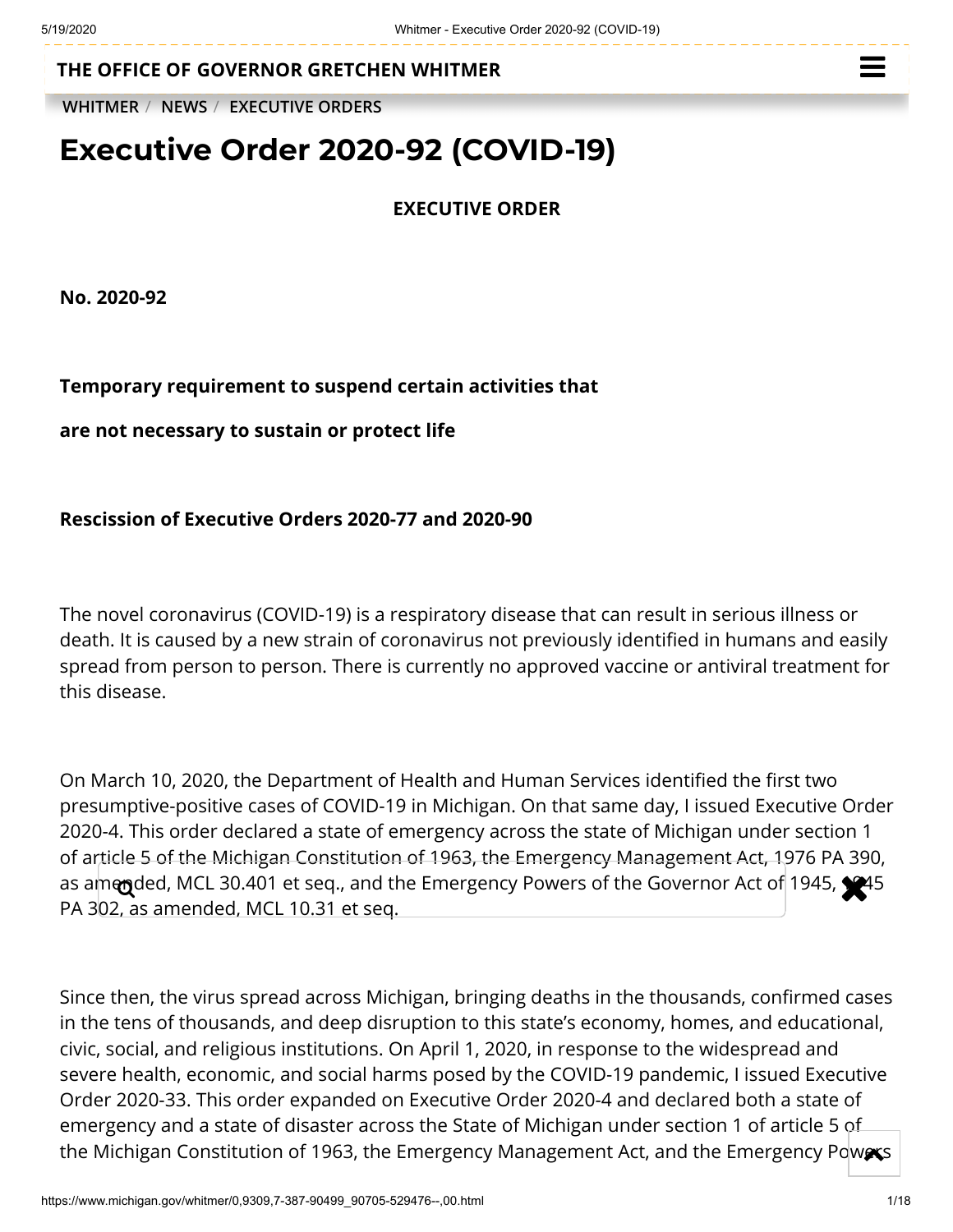of the Governor Act of 1945. And on April 30, 2020, finding that COVID-19 had created emergency and disaster conditions across the State of Michigan, I issued Executive Order 2020- 67 to continue the emergency declaration under the Emergency Powers of the Governor Act, as well as Executive Order 2020-68 to issue new emergency and disaster declarations under the Emergency Management Act.

The Emergency Management Act vests the governor with broad powers and duties to "cop[e] with dangers to this state or the people of this state presented by a disaster or emergency," which the governor may implement through "executive orders, proclamations, and directives having the force and effect of law." MCL 30.403(1)-(2). Similarly, the Emergency Powers of the Governor Act of 1945 provides that, after declaring a state of emergency, "the governor may promulgate reasonable orders, rules, and regulations as he or she considers necessary to protect life and property or to bring the emergency situation within the affected area under control." MCL 10.31(1).

To suppress the spread of COVID-19, to prevent the state's health care system from being overwhelmed, to allow time for the production of critical test kits, ventilators, and personal protective equipment, to establish the public health infrastructure necessary to contain the spread of infection, and to avoid needless deaths, it is reasonable and necessary to direct residents to remain at home or in their place of residence to the maximum extent feasible. To that end, on March 23, 2020, I issued Executive Order 2020-21, ordering all people in Michigan to stay home and stay safe. In Executive Orders 2020-42, 2020-59, 2020-70, and 2020-77, I extended that initial order, modifying its scope as needed and appropriate to match the everchanging circumstances presented by this pandemic.

The measures put in place by Executive Orders 2020-21, 2020-42, 2020-59, 2020-70, and 2020- 77 have been effective: the number of new confirmed cases each day has started to drop. Although the virus remains aggressive and persistent—on May 17, 2020, Michigan reported 51,142 **Q**onfirmed cases and 4,891 deaths—the strain on our health care system has begun relen<del>t, even as our testing capacity has increased. We can now start the process of g</del>radually resuming in-person work and activities that were temporarily suspended under my prior orders. In so doing, however, we must move with care, patience, and vigilance, recognizing the grave harm that this virus continues to inflict on our state and how quickly our progress in suppressing it can be undone.

Accordingly, with this order, I find it reasonable and necessary to reaffirm the measures set forth in Executive Order 2020-77. The order is being reissued to omit worker safeguards that were included in prior versions of this order but which have now been adopted in Executive  $\,\blacktriangle\,$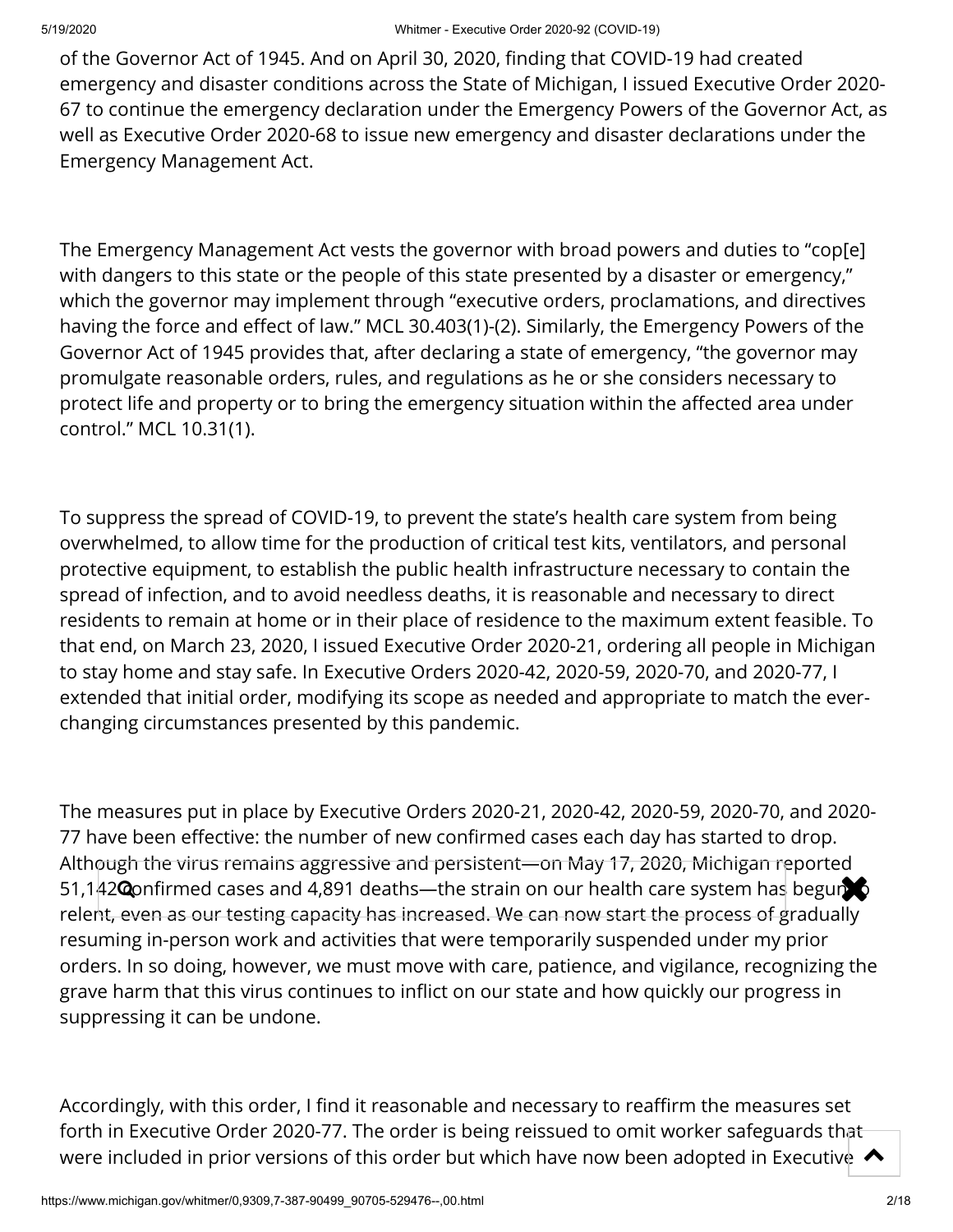Order 2020-91, a standalone order on worker protection. It has also been amended to allow, in two regions, social gatherings of up to 10 people and to permit the reopening of retail stores, offices, and restaurants and bars with limited seating. Finally, the order incorporates and replaces Executive Order 2020-90, which allowed research laboratories to resume activities.

Acting under the Michigan Constitution of 1963 and Michigan law, I order the following:

- 1. This order must be construed broadly to prohibit in-person work that is not necessary to sustain or protect life.
- 2. For purposes of this order, Michigan comprises eight separate regions:
- a. Region 1 includes the following counties: Monroe, Washtenaw, Livingston, Genesee, Lapeer, Saint Clair, Oakland, Macomb, and Wayne.
- b. Region 2 includes the following counties: Mason, Lake, Osceola, Clare, Oceana, Newaygo, Mecosta, Isabella, Muskegon, Montcalm, Ottawa, Kent, and Ionia.
- c. Region 3 includes the following counties: Allegan, Barry, Van Buren, Kalamazoo, Calhoun, Berrien, Cass, Saint Joseph, and Branch.

 $\overline{\mathbf{Q}}$   $\mathbf{Q}$  Region 4 includes the following counties: Oscoda, Alcona, Ogemaw, Iosco, Gladwin,  $\overline{\mathbf{X}}$ Arenac, Midland, Bay, Saginaw, Tuscola, Sanilac, and Huron.

- e. Region 5 includes the following counties: Gratiot, Clinton, Shiawassee, Eaton, and Ingham.
- f. Region 6 includes the following counties: Manistee, Wexford, Missaukee, Roscommon, Benzie, Grand Traverse, Kalkaska, Crawford, Leelanau, Antrim, Otsego, Montmorency, Alpena, Charlevoix, Cheboygan, Presque Isle, and Emmet.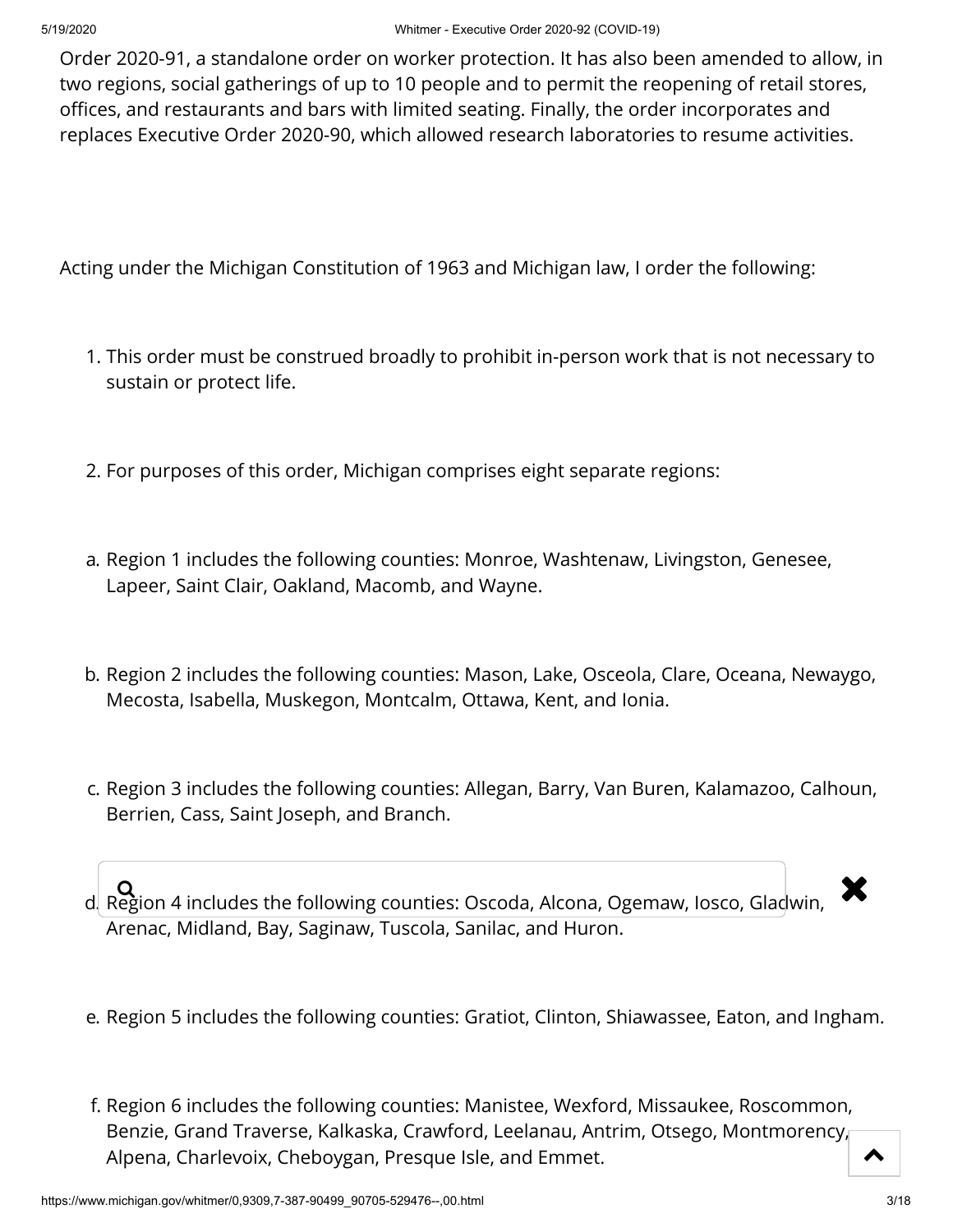- g. Region 7 includes the following counties: Hillsdale, Lenawee, and Jackson.
- h. Region 8 includes the following counties: Gogebic, Ontonagon, Houghton, Keweenaw, Iron, Baraga, Dickinson, Marquette, Menominee, Delta, Alger, Schoolcraft, Luce, Mackinac, and Chippewa.
- 3. Subject to the exceptions in section 8 of this order, all individuals currently living within the State of Michigan are ordered to stay at home or at their place of residence. Subject to the same exceptions, all public and private gatherings of any number of people occurring among persons not part of a single household are prohibited.
- 4. All individuals who leave their home or place of residence must adhere to social distancing measures recommended by the Centers for Disease Control and Prevention ("CDC"), including remaining at least six feet from people from outside the individual's household to the extent feasible under the circumstances.
- 5. No person or entity shall operate a business or conduct operations that require workers to leave their homes or places of residence except to the extent that those workers are necessary to sustain or protect life, to conduct minimum basic operations, or to perform a resumed activity within the meaning of this order.
- a. For purposes of this order, workers who are necessary to sustain or protect life are defined as "critical infrastructure workers," as described in sections 9 and 10 of this order.



b. For purposes of this order, workers who are necessary to conduct minimum basic operations are those whose in-person presence is strictly necessary to allow the business or operation to maintain the value of inventory and equipment, care for animals, ensure security, process transactions (including payroll and employee benefits), or facilitate the ability of other workers to work remotely.

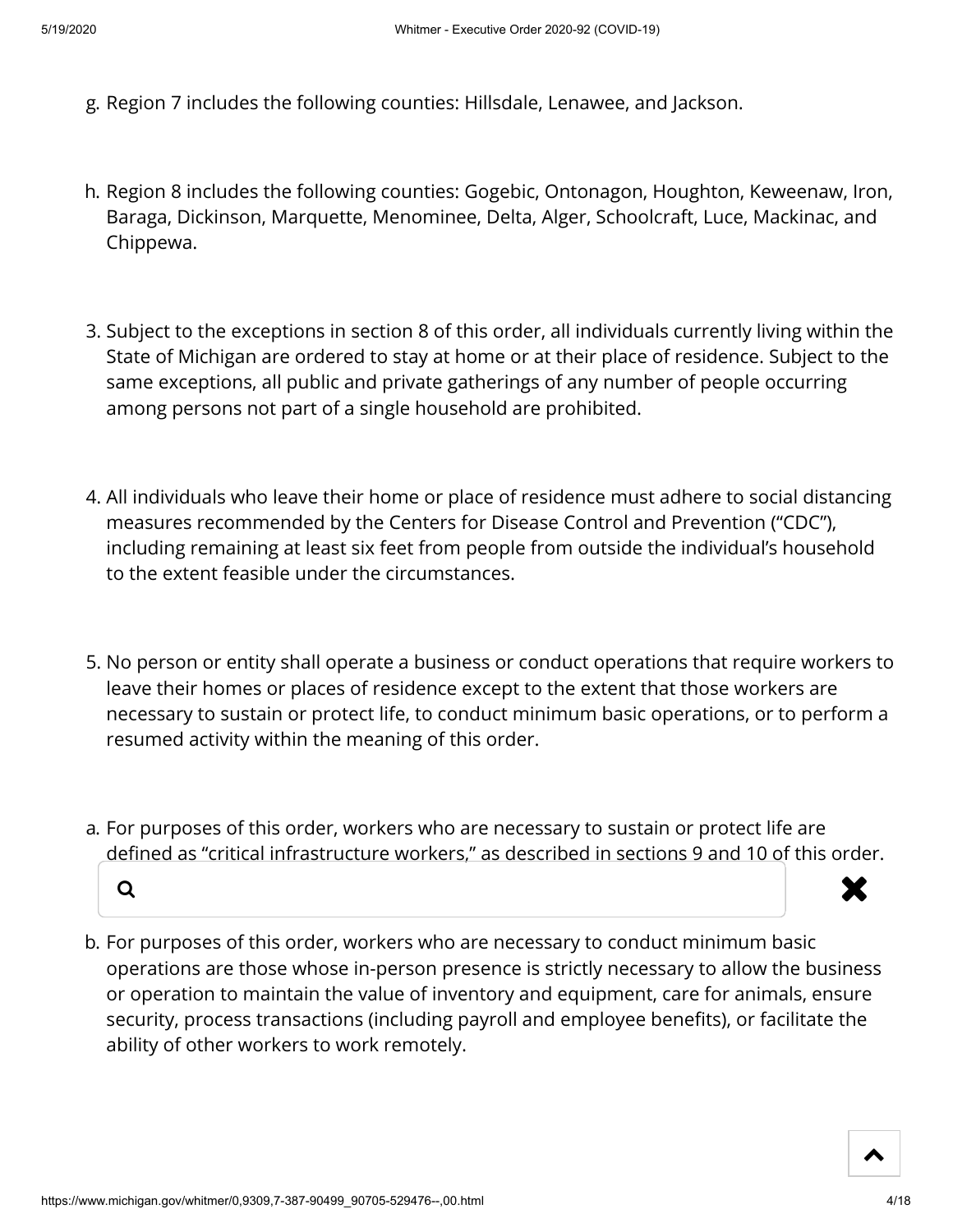Businesses and operations must determine which of their workers are necessary to conduct minimum basic operations and inform such workers of that designation. Businesses and operations must make such designations in writing, whether by electronic message, public website, or other appropriate means. Workers need not carry copies of their designations when they leave the home or place of residence for work.

Any in-person work necessary to conduct minimum basic operations must be performed consistently with the social distancing practices and other mitigation measures described in Executive Order 2020-91 and any orders that follow or replace it.

- c. Workers who perform resumed activities are defined in section 11 of this order.
- 6. Businesses and operations that employ critical infrastructure workers or workers who perform resumed activities may continue in-person operations, subject to the following conditions:
- a. Consistent with sections 9, 10, and 11 of this order, businesses and operations must determine which of their workers are critical infrastructure workers or workers who perform resumed activities and inform such workers of that designation. Businesses and operations must make such designations in writing, whether by electronic message, public website, or other appropriate means. Workers need not carry copies of their designations when they leave the home or place of residence for work. Businesses and operations need not designate:

- 1. Workers in health care and public health.  $\alpha$  . The contract of the contract of  $\mathbf x$
- 2. Workers who perform necessary government activities, as described in section 7 of this order.
- 3. Workers and volunteers described in section 10(d) of this order.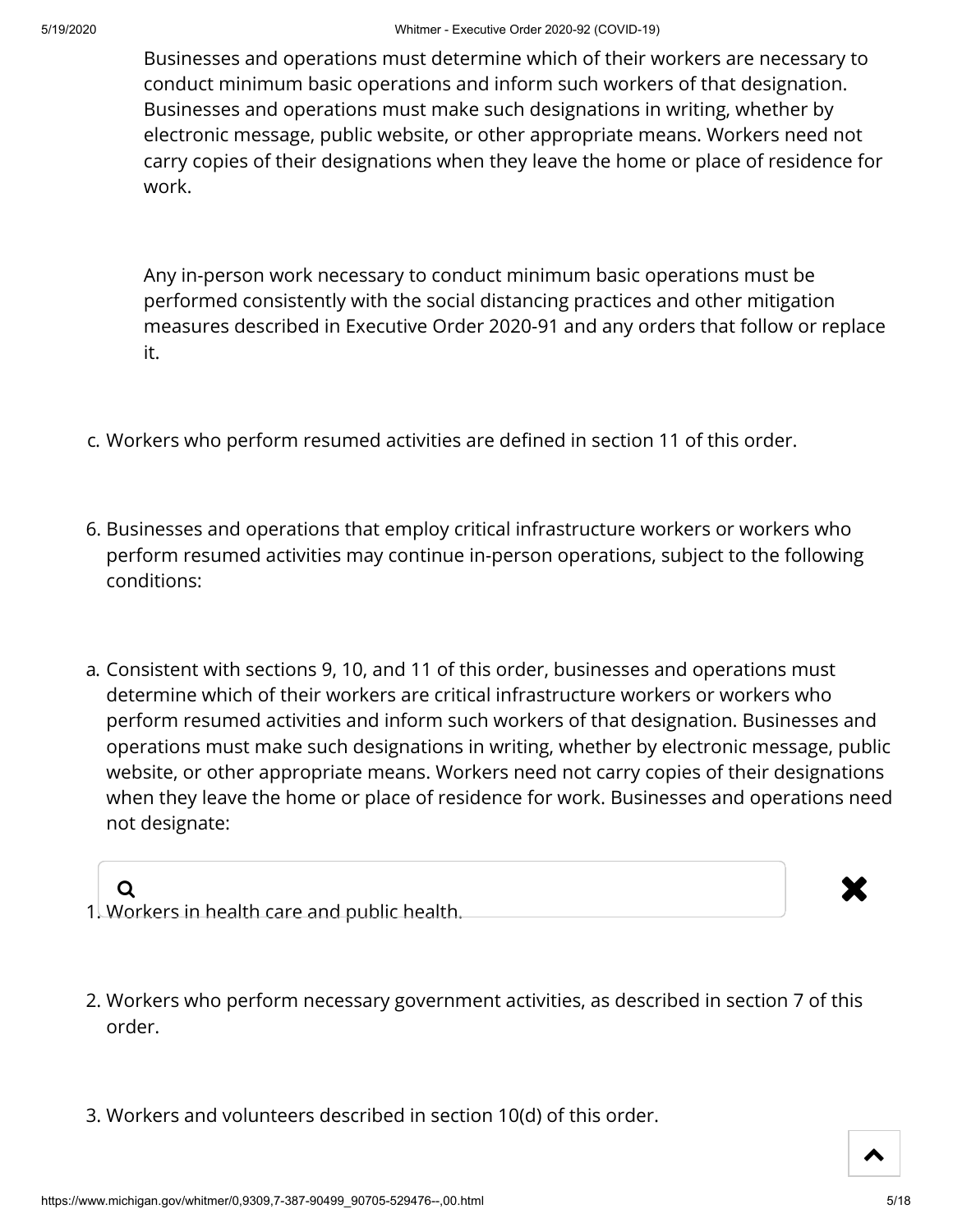- b. In-person activities that are not necessary to sustain or protect life or to perform a resumed activity must be suspended.
- c. Businesses and operations maintaining in-person activities must adopt social distancing practices and other mitigation measures to protect workers and patrons, as described in Executive Order 2020-91 and any orders that follow or replace it.
- d. Any business or operation that employs workers who perform resumed activities under section 11(a) of this order, but that does not sell necessary supplies, may sell any goods through remote sales via delivery or at the curbside. Such a business or operation, however, must otherwise remain closed to the public.
- 7. All in-person government activities at whatever level (state, county, or local) are suspended unless:
- a. They are performed by critical infrastructure workers, including workers in law enforcement, public safety, and first responders, as defined in sections 9 and 10 of this order.
- b. They are performed by workers who are permitted to resume work under section 11 of this order.
- c. They are necessary to support the activities of workers described in sections 9, 10, and 11 of this order, or to enable transactions that support businesses or operations that employ<br>such workers. such workers.
- d. They involve public transit, trash pick-up and disposal (including recycling and composting), the management and oversight of elections, and the maintenance of safe and sanitary public parks so as to allow for outdoor activity permitted under this order.
- e. For purposes of this order, necessary government activities include minimum basic operations, as described in 5(b) of this order. Workers performing such activities need  $\infty$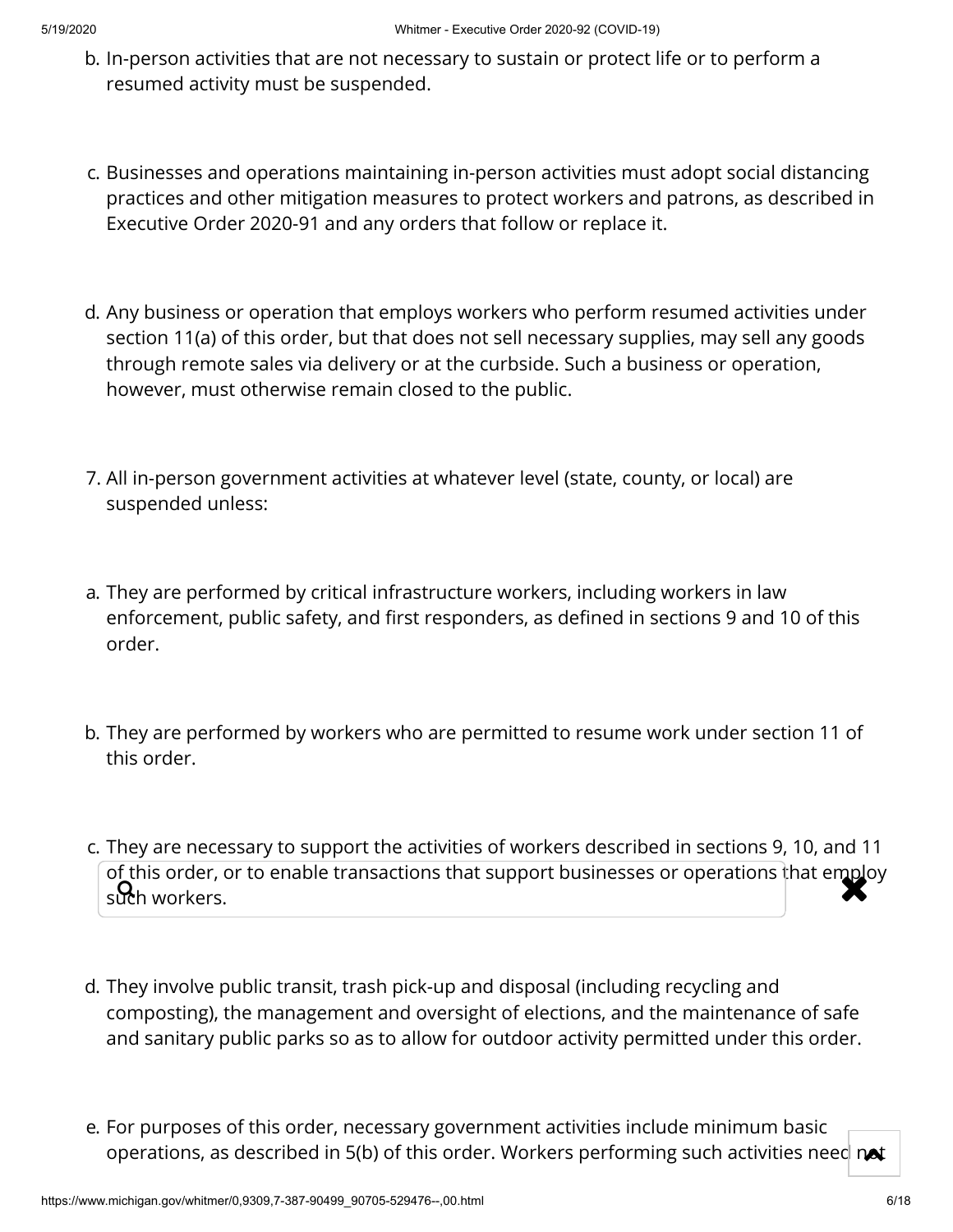be designated.

f. Any in-person government activities must be performed consistently with the social distancing practices and other mitigation measures to protect workers and patrons described in Executive Order 2020-91 and any orders that follow or replace it.

8. Exceptions.

- a. Individuals may leave their home or place of residence, and travel as necessary:
	- 1. To engage in outdoor recreational activity, consistent with remaining at least six feet from people from outside the individual's household. Outdoor recreational activity includes walking, hiking, running, cycling, boating, golfing, or other similar activity, as well as any comparable activity for those with limited mobility.
- 2. To perform their jobs as critical infrastructure workers after being so designated by their employers. (Critical infrastructure workers who need not be designated under section 6(a) of this order may leave their home for work without being designated.)
- 3. To conduct minimum basic operations, as described in section 5(b) of this order, after being designated to perform such work by their employers.
- 4. To perform resumed activities, as described in section 11 of this order, after being designated to perform such work by their employers.  $\alpha$  and  $\alpha$  is the contract of  $\alpha$  in  $\alpha$



- 5. To perform necessary government activities, as described in section 7 of this order.
- 6. To perform tasks that are necessary to their health and safety, or to the health and safety of their family or household members (including pets). Individuals may, for example, leave the home or place of residence to secure medication or to seek medical or dental care that is necessary to address a medical emergency or to preserve the health and safety of a household or family member (including in-person procedures or veterinary services that,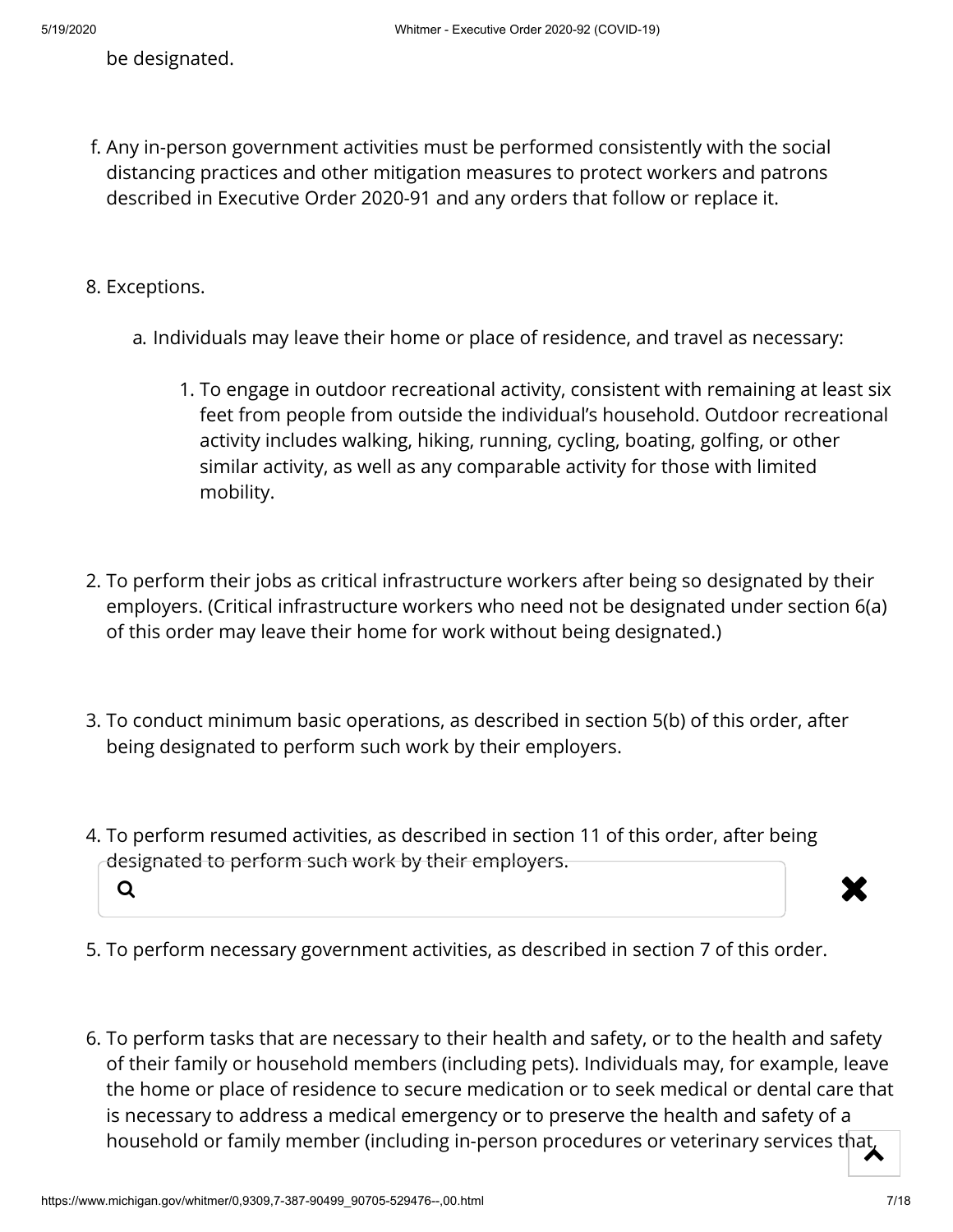in accordance with a duly implemented non-essential procedure or veterinary services postponement plan, have not been postponed).

- 7. To obtain necessary services or supplies for themselves, their family or household members, their pets, and their motor vehicles.
- A. Individuals must secure such services or supplies via delivery to the maximum extent possible. As needed, however, individuals may leave the home or place of residence to purchase groceries, take-out food, gasoline, needed medical supplies, and any other products necessary to maintain the safety, sanitation, and basic operation of their residences or motor vehicles.
- B. Individuals may also leave the home to pick up or return a motor vehicle as permitted under section 10(i) of this order, or to have a motor vehicle or bicycle repaired or maintained.
- C. Individuals should limit, to the maximum extent that is safe and feasible, the number of household members who leave the home for any errands.
- 8. To pick up non-necessary supplies at the curbside from a store that must otherwise remain closed to the public.
- 9. To care for a family member or a family member's pet in another household.





- 10. To care for minors, dependents, the elderly, persons with disabilities, or other vulnerable persons.
- 11. To visit an individual under the care of a health care facility, residential care facility, or congregate care facility, to the extent otherwise permitted.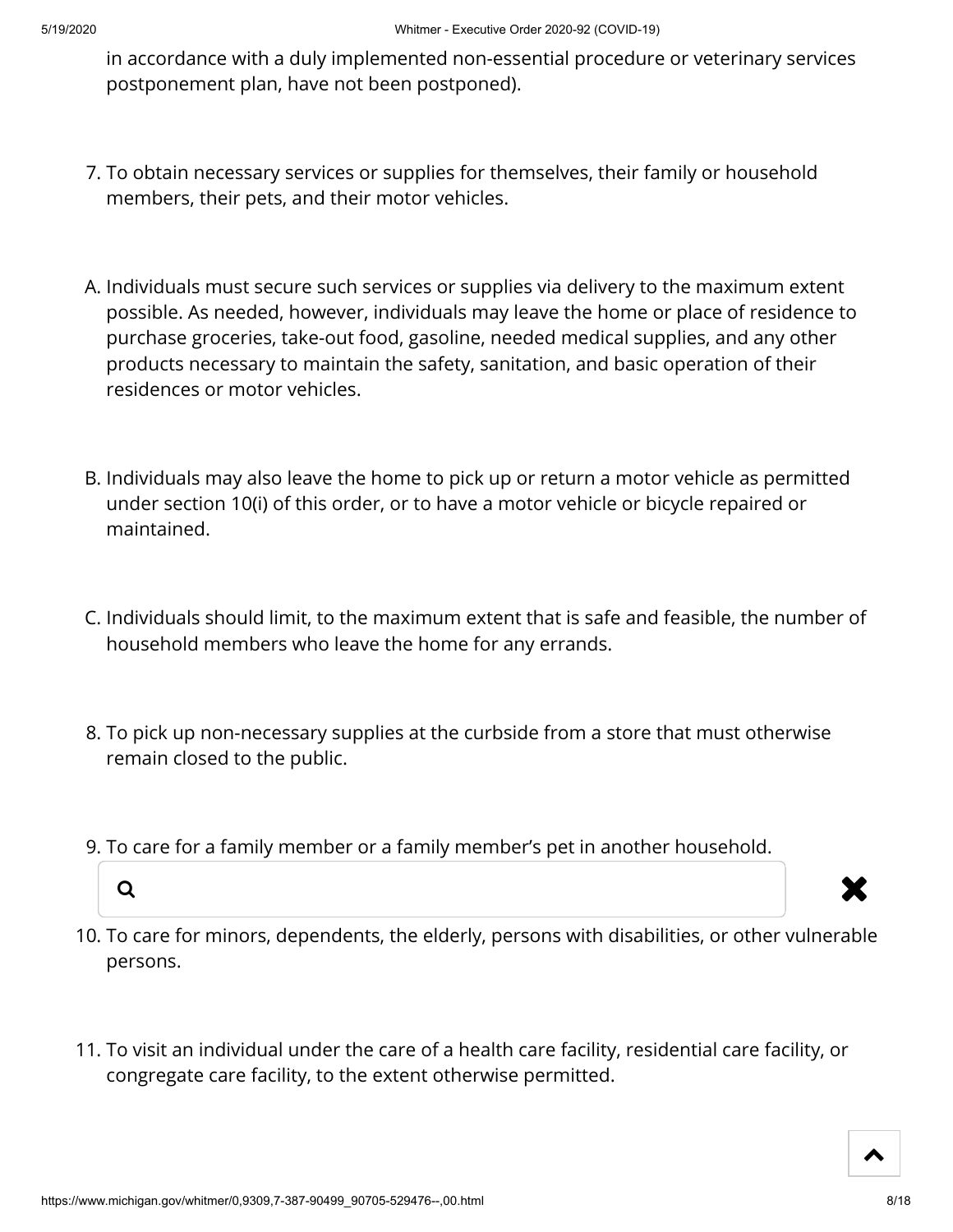- 12. To visit a child in out-of-home care, or to facilitate a visit between a parent and a child in out-of-home care, when there is agreement between the child placing agency, the parent, and the caregiver about a safe visitation plan, or when, failing such agreement, the individual secures an exception from the executive director of the Children's Services Agency.
- 13. To attend legal proceedings or hearings for essential or emergency purposes as ordered by a court.
- 14. To work or volunteer for businesses or operations (including both religious and secular nonprofit organizations) that provide food, shelter, and other necessities of life for economically disadvantaged or otherwise needy individuals, individuals who need assistance as a result of this emergency, and people with disabilities.
- 15. To attend a funeral, provided that no more than 10 people are in attendance.
- 16. To attend a meeting of an addiction recovery mutual aid society, provided that no more than 10 people are in attendance.
- 17. To view a real-estate listing by appointment, as permitted under section 11(g) of this order.
- 18. To participate in training, credentialing, or licensing activities permitted under section 11(i) of this order.<br>Q  $Q$  and  $Q$  and  $Q$  and  $Q$  and  $Q$  and  $Q$  and  $Q$  and  $Q$  and  $Q$  and  $Q$  and  $Q$  and  $Q$  and  $Q$  and  $Q$  and  $Q$  and  $Q$  and  $Q$  and  $Q$  and  $Q$  and  $Q$  and  $Q$  and  $Q$  and  $Q$  and  $Q$  and  $Q$  and  $Q$  and  $Q$  and  $Q$  a
- 19. For individuals in Regions 6 or 8, to go to a restaurant or a retail store or to attend a social gathering of up to 10 people.
- b. Individuals may also travel:
	- 1. To return to a home or place of residence from outside this state.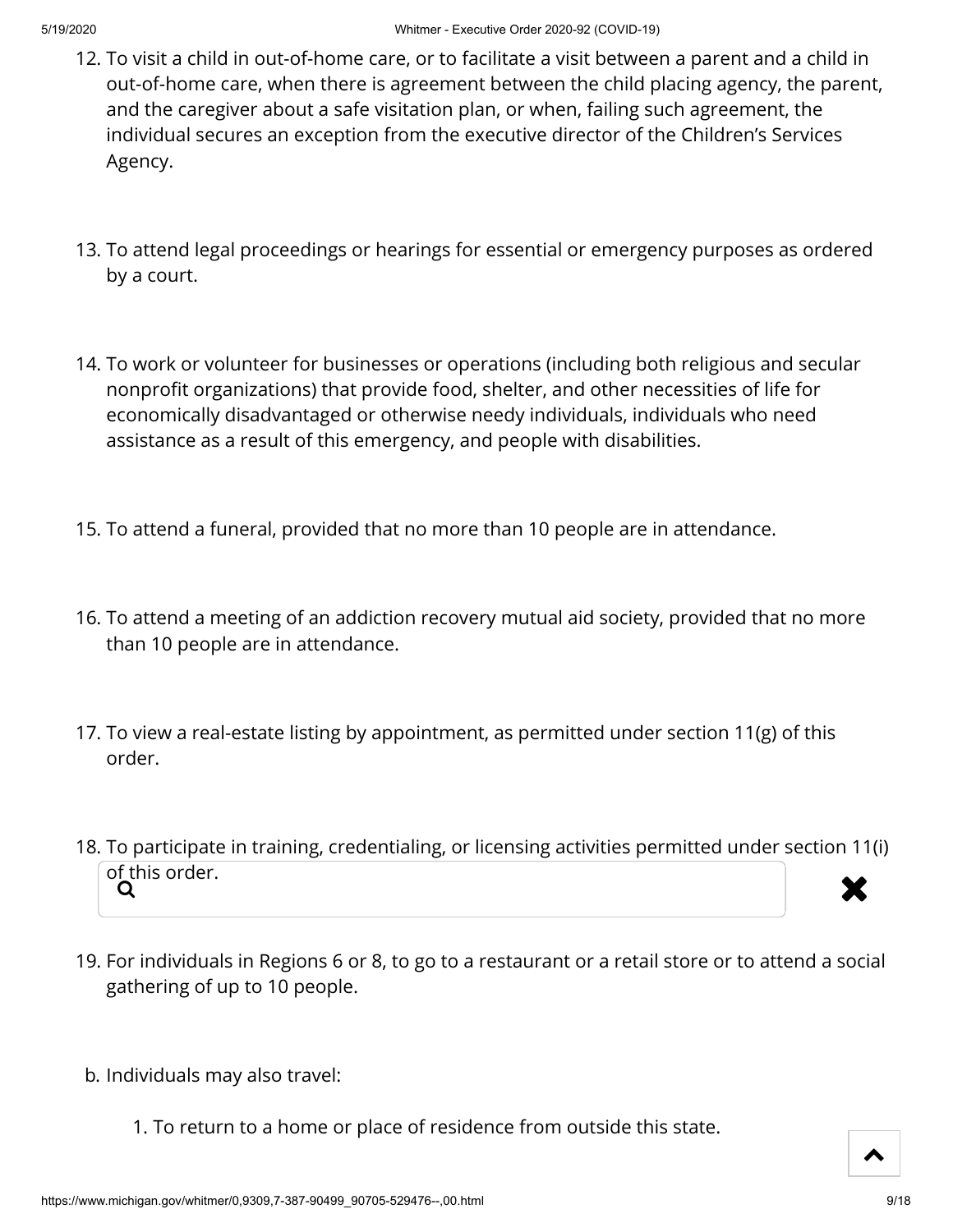- 2. To leave this state for a home or residence elsewhere.
- 3. Between two residences in this state, including moving to a new residence.
- 4. As required by law enforcement or a court order, including the transportation of children pursuant to a custody agreement.
- c. All other travel is prohibited, including all travel to vacation rentals.
- 9. For purposes of this order, critical infrastructure workers are those workers described by the Director of the U.S. Cybersecurity and Infrastructure Security Agency in his guidance of March 19, 2020 on the COVID-19 response (available **[here](https://www.cisa.gov/sites/default/files/publications/CISA-Guidance-on-Essential-Critical-Infrastructure-Workers-1-20-508c.pdf)**). This order does not adopt any subsequent guidance document released by this same agency.

Consistent with the March 19, 2020 guidance document, critical infrastructure workers include some workers in each of the following sectors:

- a. Health care and public health.
- b. Law enforcement, public safety, and first responders.

| $ci$ Food and agriculture. |  |
|----------------------------|--|
|                            |  |

d. Energy.

- e. Water and wastewater.
- f. Transportation and logistics.



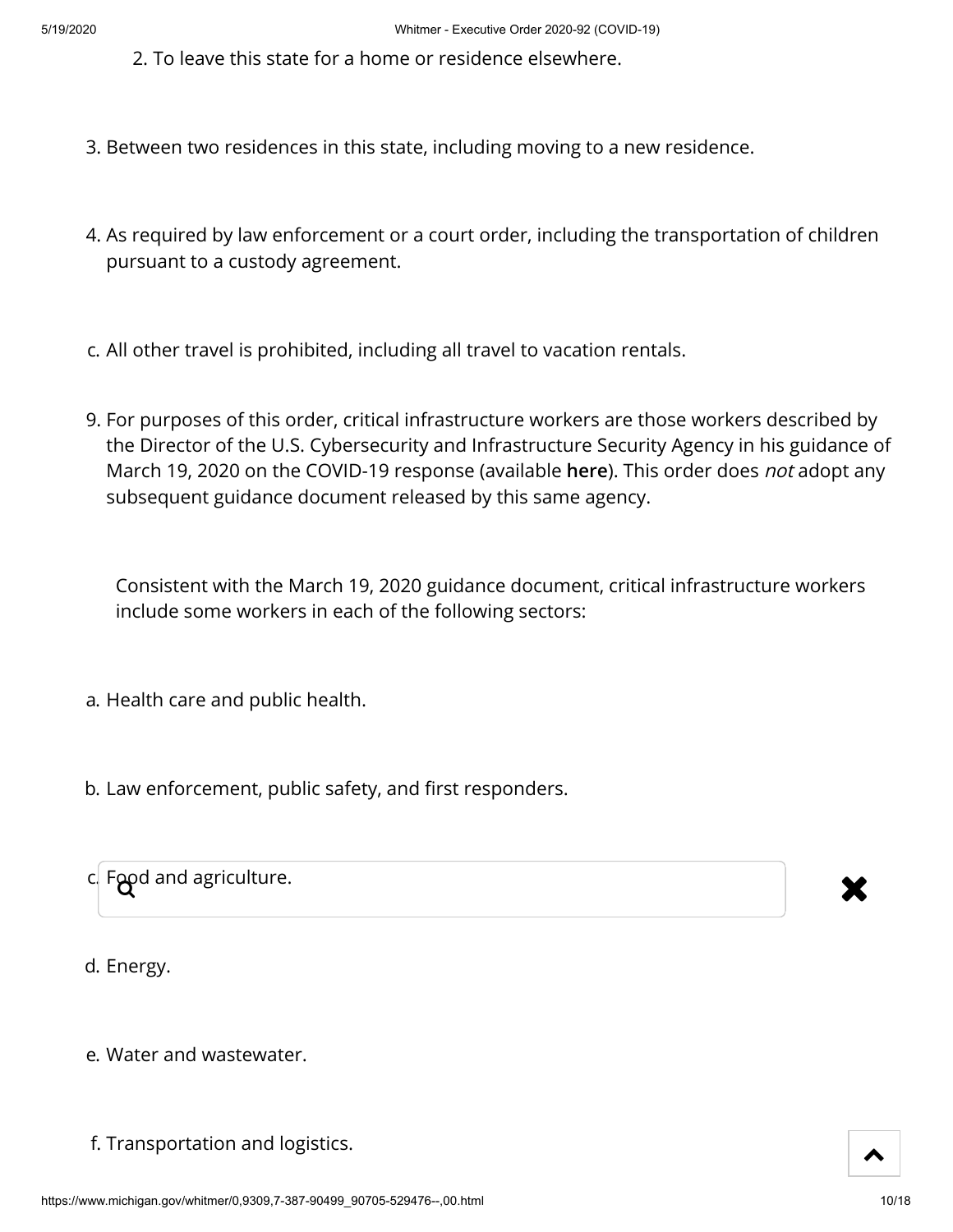- g. Public works.
- h. Communications and information technology, including news media.
- i. Other community-based government operations and essential functions.
- j. Critical manufacturing.
- k. Hazardous materials.
- Financial services.
- m. Chemical supply chains and safety.
- **Defense industrial base.**
- 10. For purposes of this order, critical infrastructure workers also include:

a. Child care workers (including workers at disaster relief child care centers), but only to the extent necessary to serve the children or dependents of critical infrastructure workers, workers who conduct minimum basic operations, workers who perform necessary government activities, or workers who perform resumed activities. This category includes individuals (whether licensed or not) who have arranged to care for the children or dependents of such workers.

b. Workers at suppliers, distribution centers, or service providers, as described below.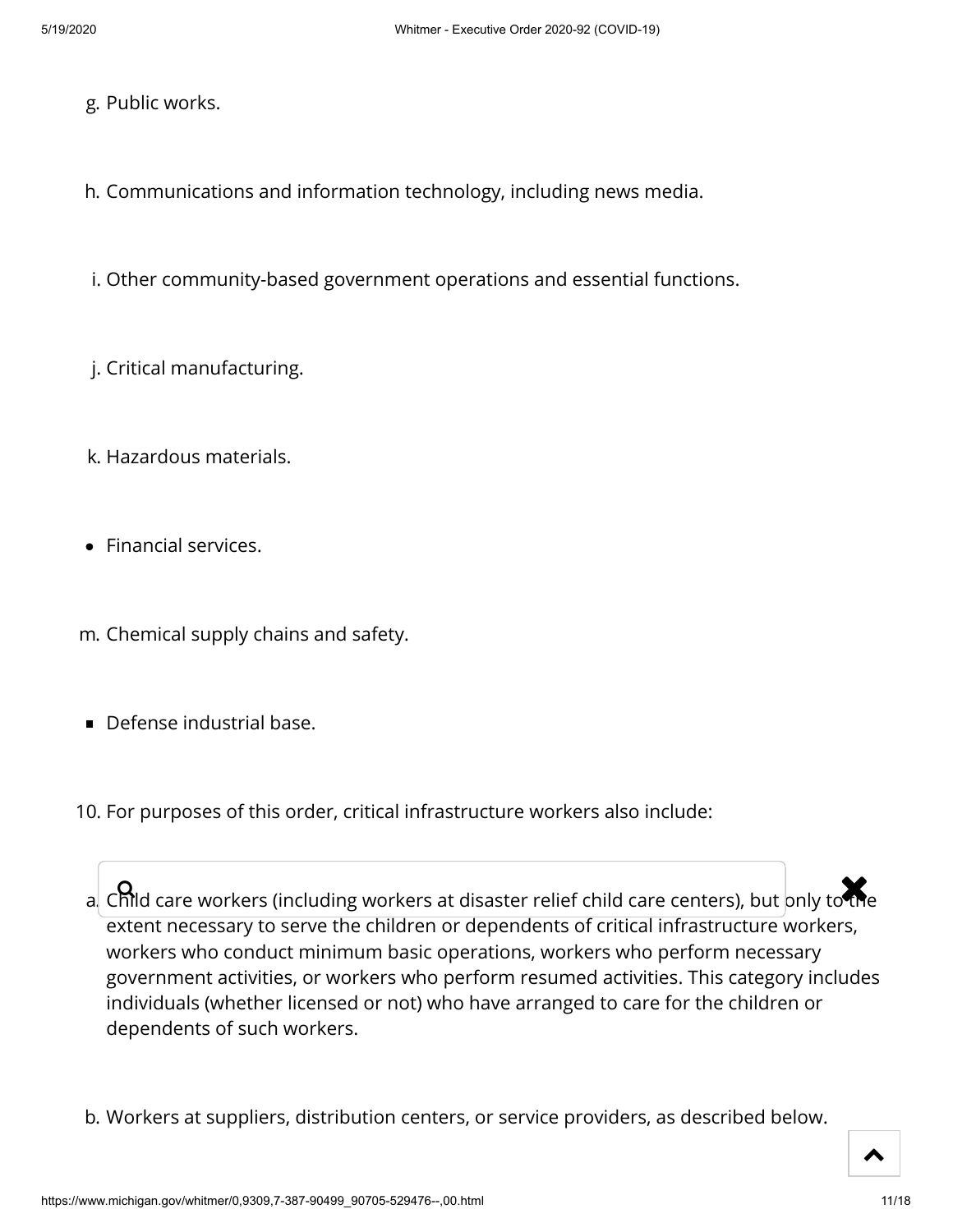- 1. Any suppliers, distribution centers, or service providers whose continued operation is necessary to enable, support, or facilitate another business's or operation's critical infrastructure work may designate their workers as critical infrastructure workers, provided that only those workers whose in-person presence is necessary to enable, support, or facilitate such work may be so designated.
- 2. Any suppliers, distribution centers, or service providers whose continued operation is necessary to enable, support, or facilitate the necessary work of suppliers, distribution centers, or service providers described in sub-provision (1) of this subsection may designate their workers as critical infrastructure workers provided that only those workers whose in-person presence is necessary to enable, support, or facilitate such work may be so designated.
- 3. Consistent with the scope of work permitted under sub-provision (2) of this subsection, any suppliers, distribution centers, or service providers further down the supply chain whose continued operation is necessary to enable, support, or facilitate the necessary work of other suppliers, distribution centers, or service providers may likewise designate their workers as critical infrastructure workers, provided that only those workers whose inperson presence is necessary to enable, support, or facilitate such work may be so designated.
- 4. Suppliers, distribution centers, and service providers that abuse their designation authority under this subsection shall be subject to sanctions to the fullest extent of the law.
- c. Workers in the insurance industry, but only to the extent that their work cannot be done by telephone or remotely.  $\blacktriangledown$
- d. Workers and volunteers for businesses or operations (including both religious and secular nonprofit organizations) that provide food, shelter, and other necessities of life for economically disadvantaged or otherwise needy individuals, individuals who need assistance as a result of this emergency, and people with disabilities.
- e. Workers who perform critical labor union functions, including those who administer health and welfare funds and those who monitor the well-being and safety of union members  $\blacktriangle$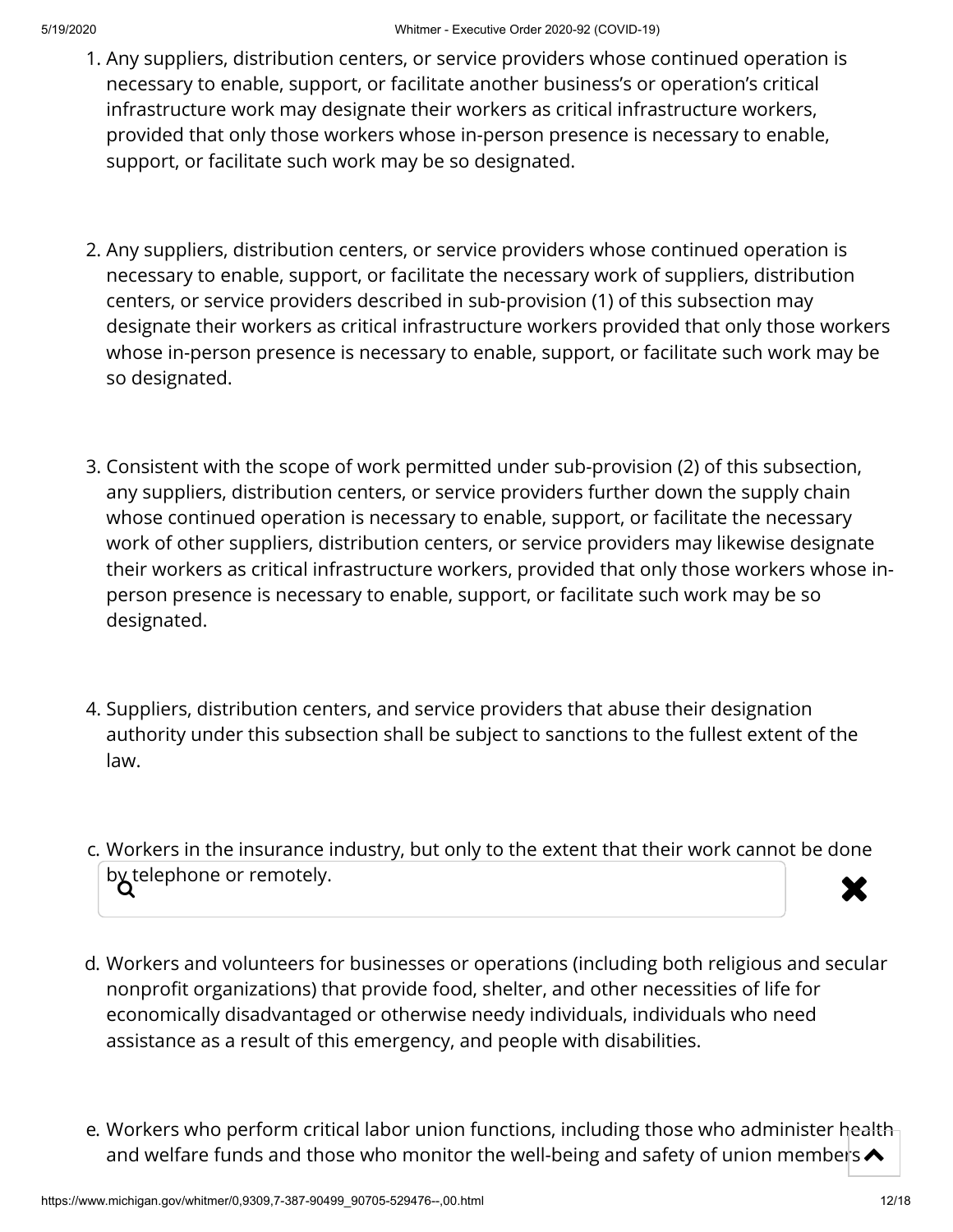who are critical infrastructure workers, provided that any administration or monitoring should be done by telephone or remotely where possible.

- f. Workers at retail stores who sell groceries, medical supplies, and products necessary to maintain the safety, sanitation, and basic operation of residences or motor vehicles, including convenience stores, pet supply stores, auto supplies and repair stores, hardware and home maintenance stores, and home appliance retailers.
- g. Workers at laundromats, coin laundries, and dry cleaners.
- h. Workers at hotels and motels, provided that the hotels or motels do not offer additional in-house amenities such as gyms, pools, spas, dining, entertainment facilities, meeting rooms, or like facilities.
- i. Workers at motor vehicle dealerships who are necessary to facilitate remote and electronic sales or leases, or to deliver motor vehicles to customers, provided that showrooms remain closed to in-person traffic.
- 11. For purposes of this order, workers who perform resumed activities are defined as follows:
- a. Workers who process or fulfill remote orders for goods for delivery or curbside pick-up.

b. Workers who perform bicycle maintenance or repair.  $Q$ 

- c. Workers for garden stores, nurseries, and lawn care, pest control, and landscaping operations.
- d. Workers for moving or storage operations.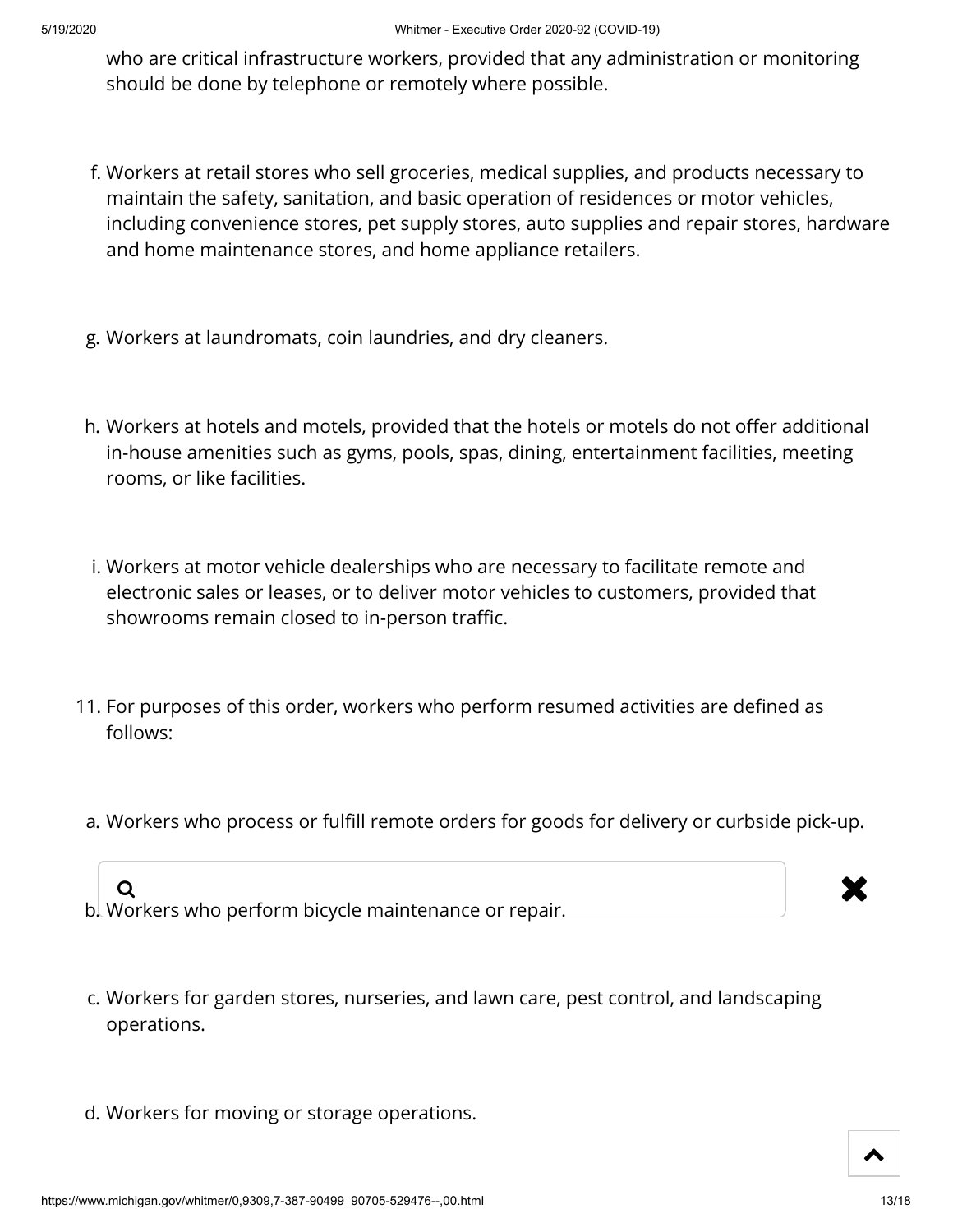- e. Workers who perform work that is traditionally and primarily performed outdoors, including but not limited to forestry workers, outdoor power equipment technicians, parking enforcement workers, and outdoor workers at places of outdoor recreation not otherwise closed under Executive Order 2020-69 or any order that may follow from it.
- f. Workers in the construction industry, including workers in the building trades (plumbers, electricians, HVAC technicians, and similar workers).
- g. Workers in the real-estate industry, including agents, appraisers, brokers, inspectors, surveyors, and registers of deeds, provided that:
- 1. Any showings, inspections, appraisals, photography or videography, or final walk-throughs must be performed by appointment and must be limited to no more than four people on the premises at any one time. No in-person open houses are permitted.
- 2. Private showings may only be arranged for owner-occupied homes, vacant homes, vacant land, commercial property, and industrial property.
- h. Workers necessary to the manufacture of goods that support workplace modification to forestall the spread of COVID-19 infections.
- i. Workers necessary to train, credential, and license first responders (e.g., police officers, fire fighters, paramedics) and health-care workers, including certified nursing assistants, provided that as much instruction as possible is provided remotely.<br> $\overrightarrow{Q}$
- j. Workers necessary to perform manufacturing activities. Manufacturing work may not commence under this subsection until the facility at which the work will be performed has been prepared to follow the workplace safeguards described in section 4 of Executive Order 2020-91 and any orders that follow or replace it.
- k. Workers necessary to conduct research activities in a laboratory setting.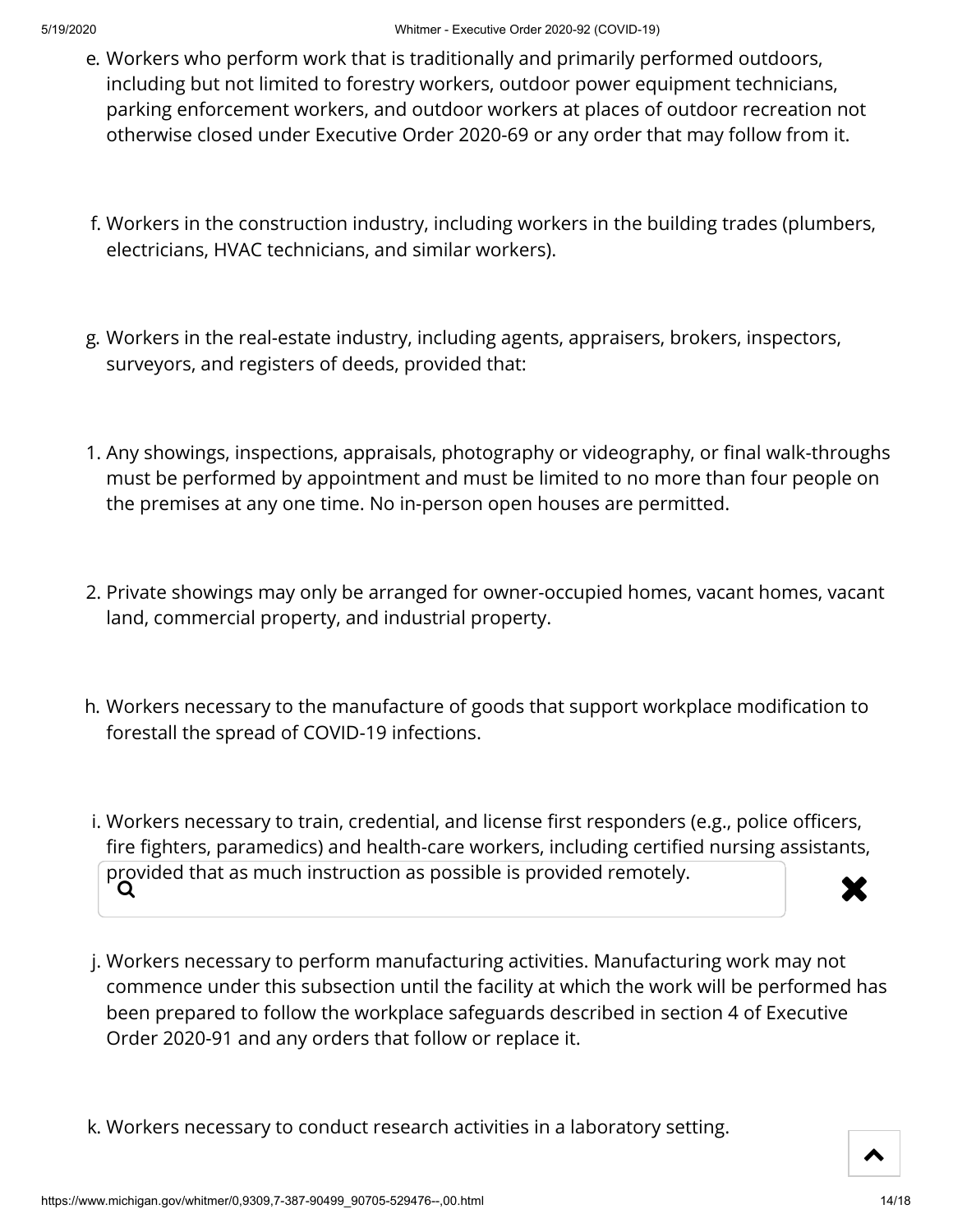- For Regions 6 and 8, beginning at 12:01 am on May 22, workers necessary to perform retail activities. For purposes of this order, retail activities are defined to exclude those places of public accommodation that are closed under Executive Order 2020-69 and any orders that follow or replace it.
- m. For Regions 6 and 8, beginning at 12:01 am on May 22, workers who work in an office setting, but only to the extent that such work is not capable of being performed remotely.
- For Regions 6 and 8, beginning at 12:01 am on May 22, workers in restaurants or bars, subject to the capacity constraints and workplace standards described in Executive Order 2020-91. Nothing in this subsection should be taken to abridge or otherwise modify the existing power of a local government to impose further restrictions on restaurants or bars.
- Workers necessary to prepare a workplace to follow the workplace standards described in Executive Order 2020-91.
- p. Consistent with section 10(b) of this order, workers at suppliers, distribution centers, or service providers whose in-person presence is necessary to enable, support, or facilitate another business's or operation's resumed activities, including workers at suppliers, distribution centers, or service providers along the supply chain whose in-person presence is necessary to enable, support, or facilitate the necessary work of another supplier, distribution center, or service provider in enabling, supporting, or facilitating another business's or operation's resumed activities. Suppliers, distribution centers, and service providers that abuse their designation authority under this subsection shall be subject to sanctions to the fullest extent of the law.

- 12. Any store that is open for in-store sales under section 10(f) or section 11(c) of this executive order:  $\alpha$  . The contract of the contract of the contract of  $\mathbf x$
- a. May continue to sell goods other than necessary supplies if the sale of such goods is in the ordinary course of business.
- b. Must consider establishing curbside pick-up to reduce in-store traffic and mitigate outdoor<br>Nines lines.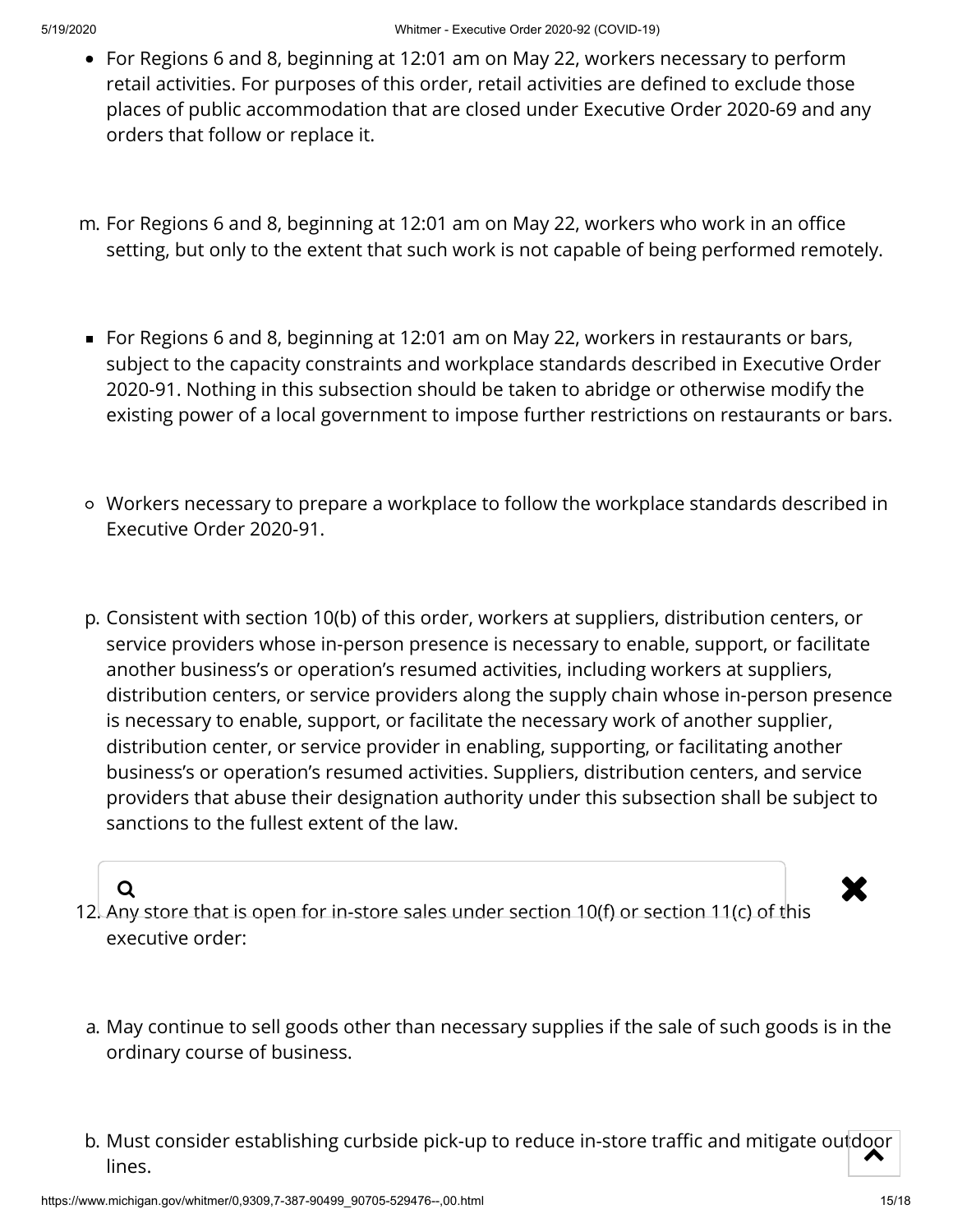- 13. No one shall rent a short-term vacation property except as necessary to assist in housing a health care professional aiding in the response to the COVID-19 pandemic or a volunteer who is aiding the same.
- 14. Michigan state parks remain open for day use, subject to any reductions in services and specific closures that, in the judgment of the director of the Department of Natural Resources, are necessary to minimize large gatherings and to prevent the spread of COVID-19.
- 15. Rules governing face coverings.
- a. Except as provided in subsection (b) of this section, any individual able to medically tolerate a face covering must wear a covering over his or her nose and mouth—such as a homemade mask, scarf, bandana, or handkerchief—when in any enclosed public space.
- b. An individual may be required to temporarily remove a face covering upon entering an enclosed public space for identification purposes or while seated at a restaurant or bar.
- c. All businesses and operations whose workers perform in-person work must, at a minimum, provide non-medical grade face coverings to their workers.
- d. Supplies of N95 masks and surgical masks should generally be reserved, for now, for bapphes of 135 masks and sargical masks should generally be reserved, for now, for<br>health care professionals, first responders (e.g., police officers, fire fighters, paramed. and other critical workers who interact with the public.
- e. The protections against discrimination in the Elliott-Larsen Civil Rights Act, 1976 PA 453, as amended, MCL 37.2101 et seq., and any other protections against discrimination in Michigan law, apply in full force to individuals who wear a face covering under this order.
- 16. Nothing in this order should be taken to supersede another executive order or directive that is in effect, except to the extent this order imposes more stringent limitations on inperson work, activities, and interactions. Consistent with prior guidance, neither a place  $\bullet$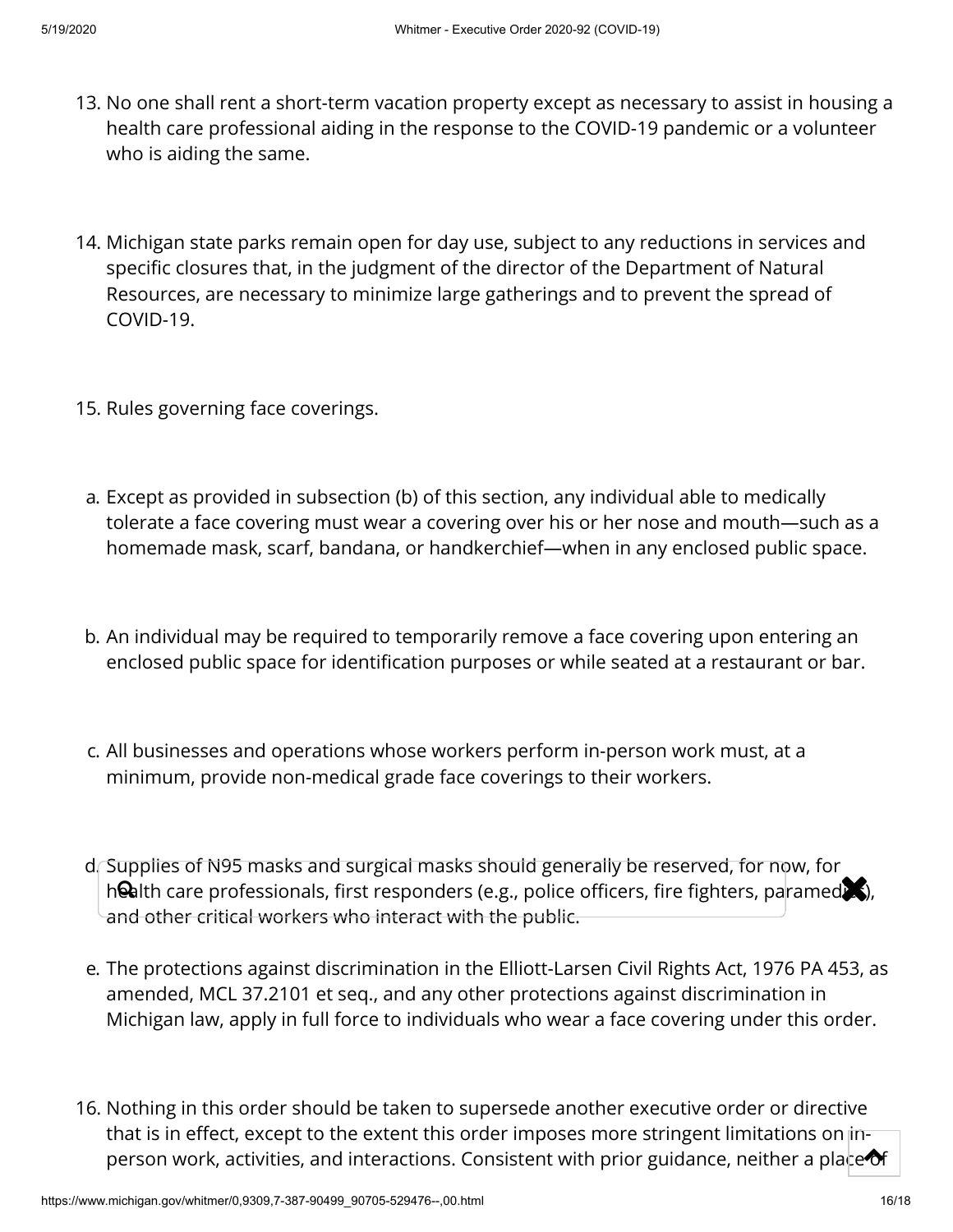religious worship nor its owner is subject to penalty under section 20 of this order for allowing religious worship at such place. No individual is subject to penalty under section 20 of this order for engaging in or traveling to engage in religious worship at a place of religious worship, or for violating section 15(a) of this order.

- 17. Nothing in this order should be taken to interfere with or infringe on the powers of the legislative and judicial branches to perform their constitutional duties or exercise their authority. Similarly, nothing in this order shall be taken to abridge protections guaranteed by the state or federal constitution under these emergency circumstances.
- 18. This order takes effect immediately, unless otherwise specified in this order, and continues through May 28, 2020 at 11:59 pm. Executive Orders 2020-77 and 2020-90 are rescinded. All references to those orders in other executive orders, agency rules, letters of understanding, or other legal authorities shall be taken to refer to this order.
- 19. I will evaluate the continuing need for this order prior to its expiration. In determining whether to maintain, intensify, or relax its restrictions, I will consider, among other things,  $(1)$  data on COVID-19 infections and the disease's rate of spread; (2) whether sufficient medical personnel, hospital beds, and ventilators exist to meet anticipated medical need; (3) the availability of personal protective equipment for the health care workforce; (4) the state's capacity to test for COVID-19 cases and isolate infected people; and (5) economic conditions in the state.
- 20. Consistent with MCL 10.33 and MCL 30.405(3), a willful violation of this order is a misdemeanor.



Given under my hand and the Great Seal of the State of Michigan.



**[MICHIGAN.GOV](https://www.michigan.gov/) HOME [ADA](https://www.michigan.gov/adaform) [MICHIGAN NEWS](https://www.michigan.gov/minewswire) [POLICIES](https://www.michigan.gov/whitmer/0,9309,7-387--281460--,00.html)**